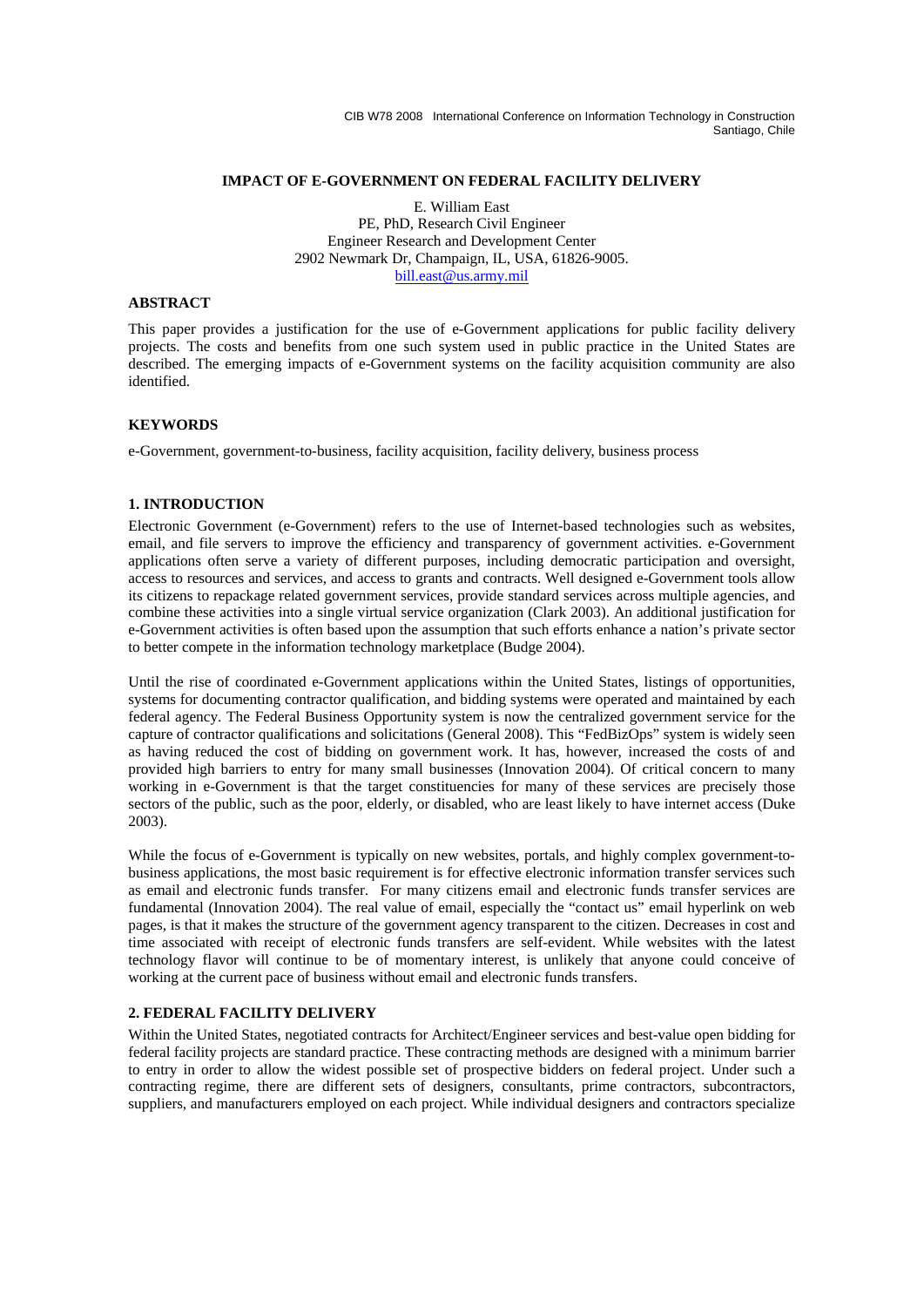in government projects and could have multiple awards over time, the full project team will typically be different on every project.

The only constant on federal projects is the set of specifications under which government contracts are awarded. Government contracts include general provisions derived from the requirements of the Federal Acquisition Regulations (Office 2008). The technical provisions of the contracts are expressed in criteria, guide specifications, and/or code supplements. Many agencies use the Unified Facilities Guide Specifications and Unified Facilities Criteria found on the Construction Criteria Base (Whole 2008).

While the general and technical provisions may be the same, differences between government project managers are anecdotally cited as the major factor in determining the successful completion of a project. Because managers or quality assurance staff have different levels of expertise, less-experienced government project personnel may have different interpretations of procedures. It is widely understood that in addition to technical knowledge, understanding how to successfully resolve problems is the key to success for a design project manager or construction quality assurance representative.

# **3. E-GOVERNMENT FOR FACILITY DELIVERY**

In the contracts of many federal facility projects are specifications that include the use of the ProjNet $^{SM}$ system. ProjNet<sup>SM</sup> is a suite of government-to-business applications provided through *a la carte* subscription from the National Institute of Building Sciences, which is a congressionally created not-for-profit organization (National 2008). The ultimate objective of ProjNet<sup>SM</sup> is to help experienced project managers to implement successful business processes in the review of designs, resolution of bidder inquiries, requests for information during construction, and review of construction submittals. ProjNet<sup>SM</sup> business processes and definitions are defined through a NIBS inter-agency committee comprised of agency administrators and system users the author is the chair of this committee and responsible to translate these requirements into the ProjNet<sup>SM</sup> suite of tools.

One of the key insights of effective project managers is that all parties to a decision must concurrently participate in the resolution of the issue. Face-to-face meetings are often the most effective way to ensure that all team members are present for the resolution of issues that pertain to them. Prior to ProjNet<sup>SM</sup>, electronic means of communication were considered to be ineffective because the programs used for these purposes required a higher level of effort than a face-to-face meeting. Client-server systems imposed on contractors by contract specifications changed from one agency and department to another. Contract partners who performed work only occasionally for the federal government often strongly resisted such electronic systems due to their *de facto* bureaucratic bias against the infrequent user.

ProjNet<sup>SM</sup> is focused on the *process* of information exchange used by effective project managers. The actual *production* of the information to be exchanged, such as design deliverables or shop drawings, remains the purview of private software manufacturers and does not directly affect the process of information exchange. While federal contracts mandate specific exchange requirements for government and lead designers or prime contractors, much of the information created on projects is created by subcontractors, suppliers, and manufacturers. As a result, ProjNet<sup>SM</sup> success is highly dependent upon the provision and adoption of tools that support efficient information exchange among private industry team members, not simply the exchanges between government and lead designer or prime contractor.

While the government partners interact using a process with which they are familiar, government personnel do not see (or need to see) the processes that allow their business partners to effectively use these information exchange tools. Design executives can, for example, route design review comments based on the specific consultancy arrangements in place for the specific contract. Prime contractors may collect submittals and interact with suppliers and subcontractors in the system before submitting a package to the government. There is a growing understanding within the federal design and engineering communities that efficiency requires them to support the entire "food chain" of the process, not just the aspect of the process that results in handover of data from the prime contractor.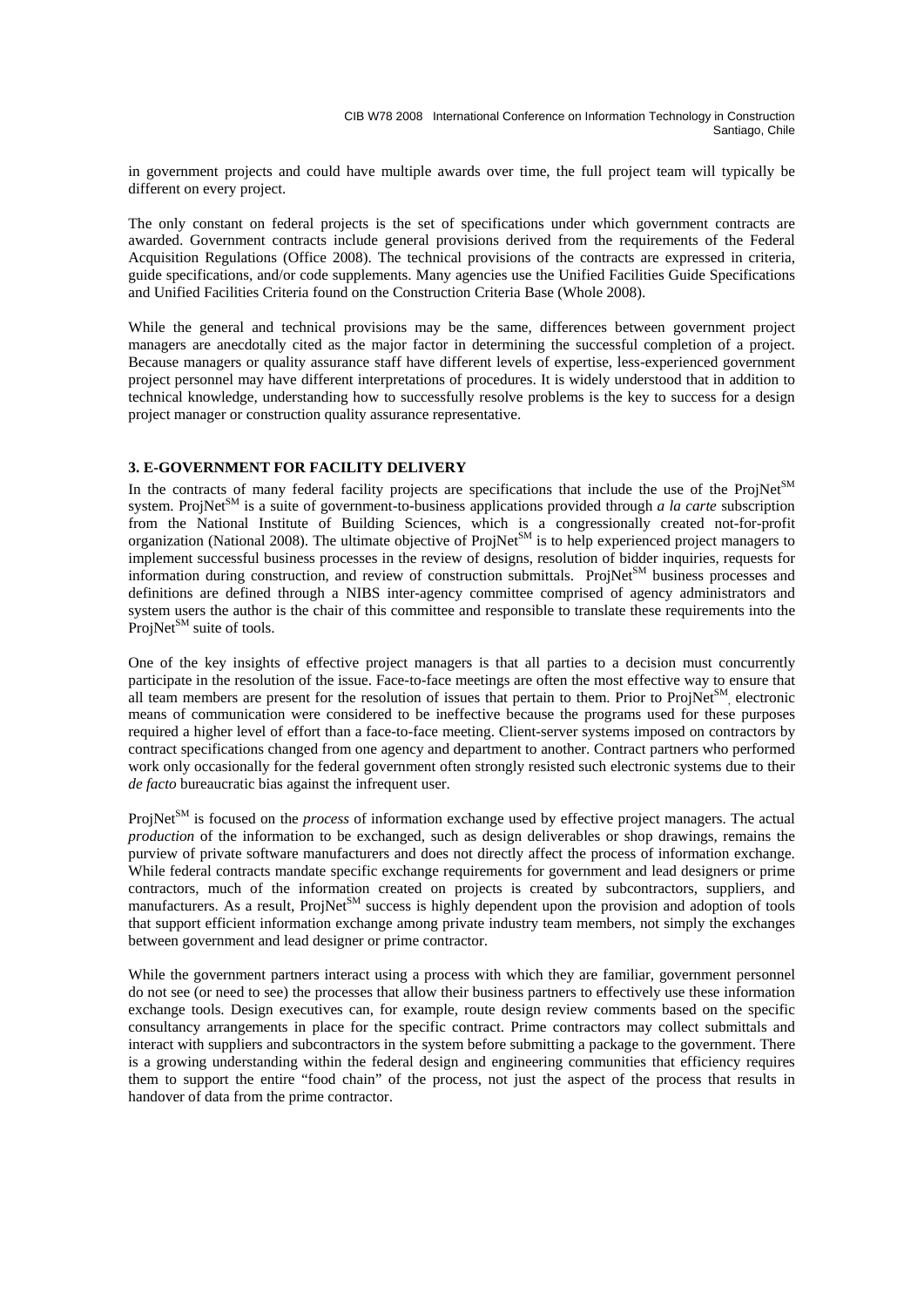CIB W78 2008 International Conference on Information Technology in Construction Santiago, Chile

Allowing project managers to implement their own best practices implies that they are able to reach appropriate team members through the website, and that these stakeholders may fully participate in the identification, resolution, and verification of issues as simply as possible. From the client-software point of view, this means that a "typical" web browser using a standard broadband connection is the maximum requirement that should be imposed by e-Government systems that are intended to be usable by the entire team. Because users may not have administrative control of their computers or networks, the e-Government system cannot impose additional software downloads. Java Applets and ActiveX controls should not be used since there will be a not-insignificant percentage of users who are not able to install these "active code" applications. While a team may require the use of specific software and place demands on the team for markup and other tools, these requirements are not shared across multiple agencies, offices, or project managers and, therefore, should not be built into e-Government systems that are intended for wide distribution.

#### **4. COST**

A significant barrier to entry for most software is cost. Unless small consultants, subcontractors, and others are able to participate, their input will be lost and the business process will be broken. Because some team members may only sporadically work on government projects, even a low barrier to use, such as the per-user costs, can be enough to prevent these stakeholders from participating. To be successful, e-Government systems must be free of charge to all project-specific stakeholders. The requirement for a web browser is a very low barrier to entry for business partners. Given that web browsers are available free of charge, there need be no end-user fees for e-Government systems.

In the United States, the cost for end-users to connect to centrally served e-Government solutions should be the cost of a broadband internet connection available through Wi-Fi, cable television provider, Digital Subscriber Lines, or fiber optic lines. Given that email services are understood to be a baseline requirement at all levels of business, access to the internet through broadband networks can be generally assumed as the norm for the smallest businesses to which United States government awards facility delivery contracts. Given that internet connections are already in place, there should not be an end-user cost for connecting to e-Government applications.

Medium-sized businesses, of  $10 - 30$  employees, appear to have the most risk in their ability to connect to e-Government systems. Small businesses are able to manage their own networks based on home-networking solutions. Larger businesses have the overhead needed to hire full-time network staff. Medium-sized businesses purchasing turnkey services from telecommunications providers appear to have, at least in the United States, the most difficult time. It is recommended that medium-sized businesses working with e-Government applications for facility acquisition should purchase extended support services to help administer the inevitable technology tweaks needed to keep a medium-sized network operational. The e-Government helpdesk must be funded to support communication between stakeholder end users and their network service providers. While the e-Government provider may only be held contractually responsible for the application server stack they are, from the user's perspective, responsible for the entire internet route.

While there must be no cost to end-users for e-Government services, there is a significant cost for the creation and operation of the applications. e-Government data centers require a variety of hardware such as firewalls, application servers, database servers, file servers, and additional support servers. That said, the costs associated with creating e-Government applications can be surprisingly reasonable. The average annual cost of each ProjNet<sup>SM</sup> hosted design review comment (including an entire thread of issue identification, resolution, and verification) is approximately one dollar (U.S.).

Backup procedures and contingency planning also are critical issues when fully considering the implications of providing business-process-based e-Government applications. Two types of contingency operations must be addressed: those that disable some aspect of the application or communications line, and those that destroy the entire server infrastructure. Depending on the risk-aversion of specific clients, it is possible to costeffectively deliver different levels of service to limit downtime to less than a few hours. Real-time load balancing across multiple data centers is, in the author's experience, not needed for e-Government applications supporting facility delivery processes.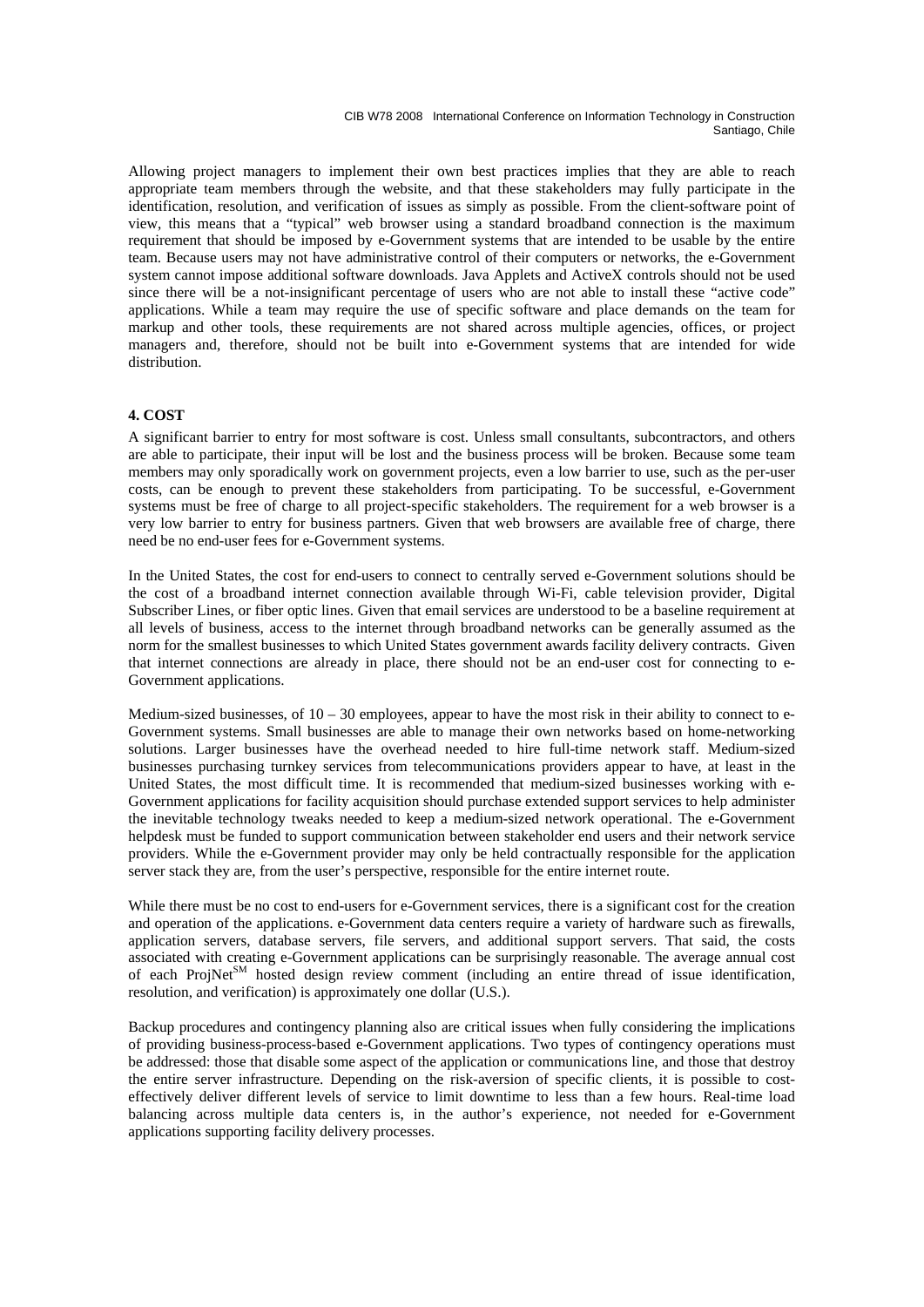# **5. BENEFITS**

e-Government systems offer numerous benefits, the most obvious being the elimination of delays due to postal mailing time. This alone is the first-tier of savings available to all teams, regardless of how effectively they use the software. The second most obvious benefit, which applies to issue-resolution topics, is that issues are captured and presented in a common format. Often this format includes categories, such as design discipline, that allow the issues to be automatically collated and organized based on completion status, author, office, etc. The automation of collation has been reported to save approximately 40 man-hours per project (East 2006). Collation cost may be virtually eliminated through the use of a well designed e-Government content and process ontology.

Effective e-Government systems clearly explain the process through which work is accomplished and communicates those processes through multiple channels. These channels include screen-based confirmation messages that are consistently provided by the user interface, summary pages that show where specific items are in the overall process, and various types of email notifications. e-Government systems should not attempt to duplicate email and other messaging services, but they may be able to leverage data contained in project records to allow key team members to contact other team members using email sent through the e-Government system.

After processes are clearly identified and described within the system, the next order of benefits to project teams results from knowing the specific team members assigned to complete tasks within each process. Reports and automatic email notifications can streamline the process of seeking out those who have not completed their required actions. The important use of this information is not to "point fingers" at an individual's failure to perform, but to identify stakeholder offices whose participation is necessary but, for whatever reason, has not been accomplished yet.

The benefits identified above are those related to the process of completing the work, not the benefits associated with "improved design quality" or "project collaboration." Generalized claims of improved design quality and decreased construction costs through the use of web-based collaboration systems are notoriously difficult to verify. The benefits related to business process improvements, however, can be directly quantified. The quantification of benefits provided by ProjNet<sup>SM</sup> has begun through study of the Bidder Inquiry process (East 2008, in preparation). The results of a pre- and post- implementation study and a related discrete-event simulation, to be published in an upcoming paper, demonstrates a 90% decrease in the number of contracts awarded with open bidder inquiry issues. The average time to evaluate inquiries has been reduced to 14 days from 30 days on a typical paper/email process. Also, one study has identified a minimum savings of \$30K (US 2004 dollars) simply through reduction in the frequency and duration of face-to-face meetings (East 2006).

# **6. IMPACTS**

The unforeseen impacts of new technology may take some time to become evident. A classic historic example occurred with the construction of railroad networks throughout the United States. Before the publication of train schedules, each town maintained its own local time, based on the sun's midday zenith. Operating railroads on a reliable schedule made it necessary to synchronize clocks across longitude, by region. The establishing of time zones was a necessary but unexpected side effect of implementing railroad technology. Similarly, the impacts of e-Government sites for supporting facility delivery processes are only just becoming evident. The short-term impacts of these systems might have been predicted, but the longer-term impacts are just beginning to be felt, and they may not be fully known for several decades.

Current design and construction practice uses a hodge-podge of technology for information exchange, including email attachments, multiple anonymous File Transfer Protocol (FTP) sites, and ad-hoc use of various commercially provided web collaboration portals. The inability to limit inappropriate use of these technologies virtually guarantees that an owner's building data will be completely accessible for any who are interested enough to look for it. Facility owners have a duty to safeguard property and building occupants by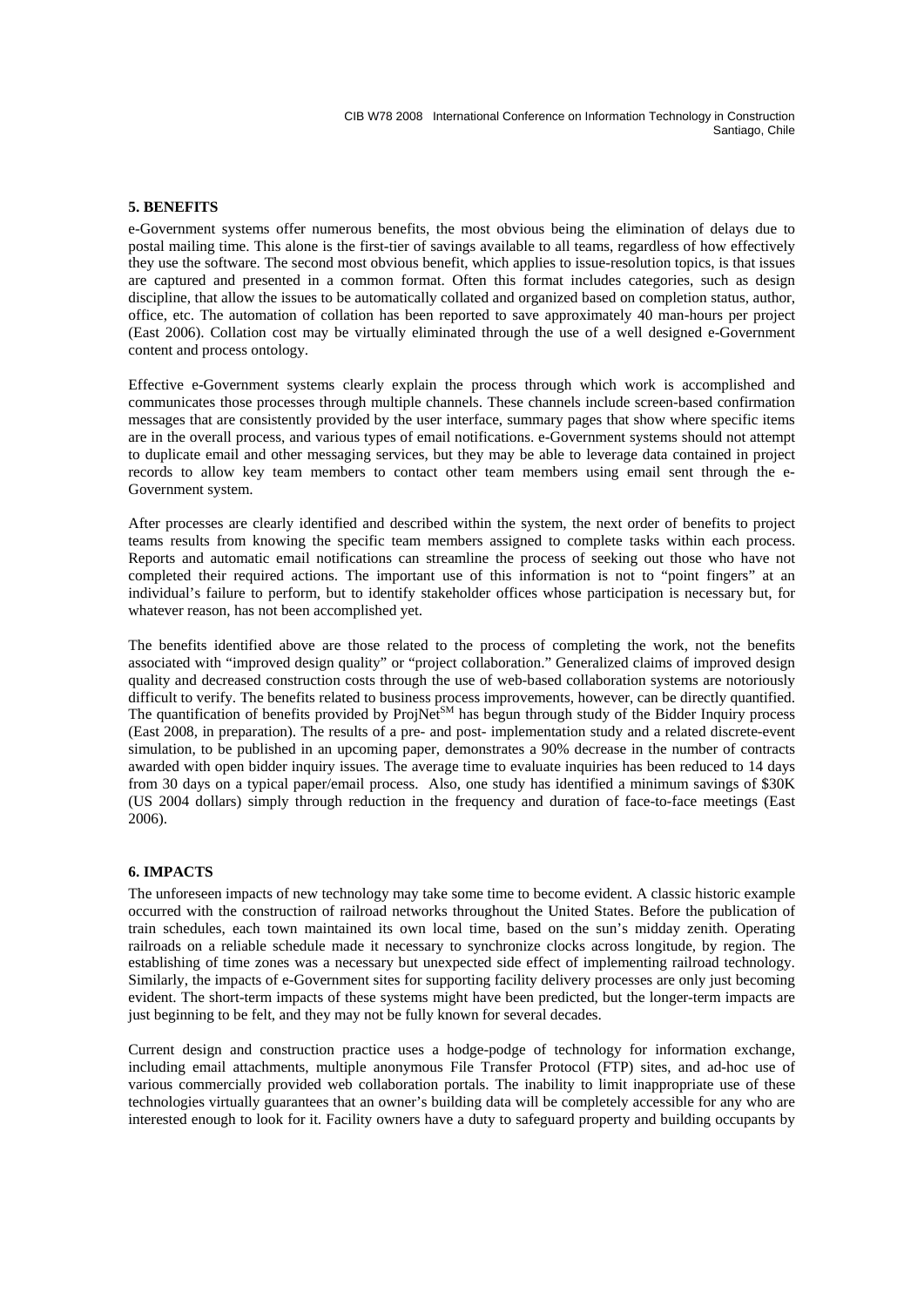CIB W78 2008 International Conference on Information Technology in Construction Santiago, Chile

restricting general public access to detailed design data and construction details pertaining to emergency backup systems, fire alarms, and other critical building systems. e-Government applications are able to set effective policies for the release of data that should be public. Team members can provide oversight to ensure procedures are in place that restricts the public distribution of sensitive project data. One of the short-term impacts of e-Government systems will be to decrease access to sensitive aspects of public building design and construction by those who are not project stakeholders. These same technologies, if correctly designed, ease the burden on each project team to develop their own, project-specific information technology infrastructure. Communications among project stakeholders must include those exchanges that take place outside traditional contracting requirements. e-Government systems are beginning to impact the way that government personnel think about deploying information technology to the entire project team.

It is interesting to note that all users of e-Government systems quickly become acclimated to the accessibility and ease of use of these systems. As users become habituated, the e-Government service will appear as ubiquitous as water, power, and telephone service. As a result, any outage will be seen as a critical problem by those waiting for the service to return to operation. Most often, outages will result from changes to local system or network configurations at their offices. e-Government operators must be prepared to provide technical support services to help users to interact with their internal information technology departments. To help users and managers set appropriate expectations, a "level of service" paragraph should be included in contracts. This clause should cover regular scheduled maintenance outages, durations of possible noncatastrophic outages, and recovery procedures if the system becomes unavailable due to catastrophic failure.

The provision of e-Government services has a longer-term impact on the maintenance of public project records. There have been anecdotal accounts of contractor-provided data being lost during or after the conclusion of a project when contractors purchase commercial services with project funds. These losses have been reported to occur during the discovery phase of claims processing. A less suspicious type of data loss can occur following the conclusion of projects if the contractor stops paying for the project-based commercial service. While some commercial service providers have indicated their willingness to provide data disks containing the files exchanged, this data set is only part of the data that should be actively preserved for those who will build, maintain, operate, and all-too-often litigate the project. The impact of rapid access to historical building data has been anecdotally discussed, but not directly experienced by the author. The impact of having the data available during the "litigation phase," on the other hand, has been directly experienced by the author.

Because e-Government systems for facility delivery have been operational for over a decade, several postconstruction litigations have included  $ProjNet<sup>SM</sup>$  data. In one case, a party indicated that they were not informed about the resolution of an inquiry submitted during the bidding process. The ProjNet<sup>SM</sup> team, however, was able to show that the user named in the claim had obtained a report that displayed the disputed data two days after the technical resolution of the issue in question. Another dispute included a claim that a designer did not have the opportunity to communicate cost impacts because a check box was not available on the specific version of the Design Review and Checking System (DrChecks<sup>SM</sup>) screen used by the designer. The most interesting part of this claim was that the technical issues surrounding the issue, its resolution, and verification of compliance were never in question. It has been said that the court case goes to that party with the best documentation. Where e-Government systems are used, the issue of what documentation is available and who holds it is no longer in question. The data should be available to all parties in the litigation, and accessible well after the conclusion of the project. It is reasonable to expect a reduction in protracted litigation where documentation of the technical dialog and agreed-upon problem resolutions is available to all members of the project team.

Many public works and civil infrastructure projects affect, and sometimes displace, large numbers of citizens. A key insight on the use of e-Government facility delivery systems for these large projects is that all stakeholders, including political and non-governmental organizations, must participate in the projects. e-Government systems were used to assist in coastal and environmental restoration programs in Louisiana, Mississippi,and the Florida Everglades. In the review of these projects, technical advisory boards, including local political bodies and non-governmental organizations, have been able to fully document the resolution of their issues. In a conversation with the author of this paper, the project team members stated access to issue resolution documentation was a primary reason for the success of the e-Government application.